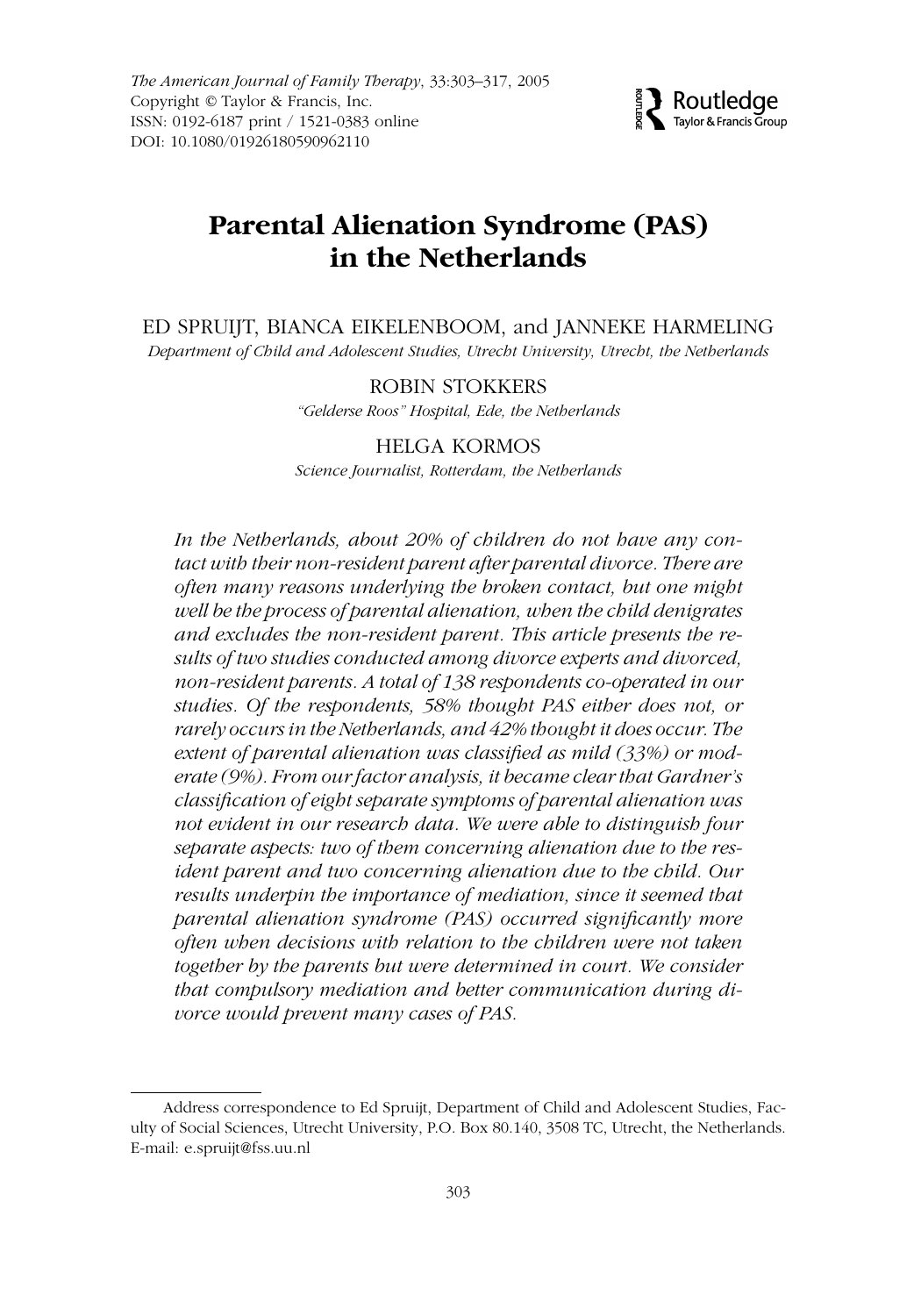#### THEORETICAL BACKGROUND

Parental alienation syndrome (PAS) has become well known particularly due to the work of the American psychiatrist Richard Gardner (1998, 2002). The phenomenon of a pathological relationship between the resident parent and child with exclusion of the other parent had already been observed, yet it was Gardner who developed a more detailed description of it. He also identified criteria to judge the process of alienation in its most serious manifestation as a pathological syndrome (Rybicki, 2001). He also drew the attention of the justice administration to this phenomena and he urged them to combine a therapy intervention with a judicial order, always with the aim of maintaining the contact between the non-resident parent and his (or her) child (Lund, 1995). According to Gardner's definition, PAS is a disorder that primarily occurs during a legal battle for parental custody in the adversary system. The main symptom is the child's unjustified and denigrating attitude toward the non-resident parent (mostly the father). This syndrome arises from a combination of indoctrination by the resident parent with a contribution to the vilification by the child itself. Whenever there is a case of real abuse or neglect by a parent, the child's animosity may be justified and PAS is then not applicable as an explanation for the child's hostility (Gardner, 1998).

Gardner distinguished three levels of PAS, namely mild, moderate, and severe. Particularly severe PAS has a negative influence on the child's psychological development. In addition, the American psychiatrist identified the eight major symptoms he often observed: (1) There is an ongoing campaign of denigration against the other parent (mostly the father). (2) The arguments for the slander given by the children are weak, frivolous and/or absurd. (3) The children lack ambivalent feelings in that they declare the nonresident parent to be 100% bad and the resident parent 100% good. (4) The children claim the decision to exclude the non-resident parent as their own and the resident parent supports this 'independent' attitude emphatically. (5) The kids support their resident parent automatically. This could result in the child rejecting convincing evidence to the contrary. (6) The children do not feel guilty about cruel behaviour towards the non-resident parent. (7) The children, while excluding the non-resident parent, seem to recite borrowed scenarios that are quite unusual for their age. (8) The hostility expands to the family of the non-resident parent. According to Gardner, children who suffer moderately or severely from PAS show most (if not all) of these symptoms.

Gardner found the threat of sanctions to be an excellent remedy for bringing the unwilling parent into line. There could be a threat to impose a fine, or to transfer physical custody of the child to the other parent or, if the worst came to the worst, a prison sentence for the parent (mostly the mother) who is frustrating visitation rights. In cases of moderate to severe PAS, a mediator or therapist must be willing and able to act in a dictatorial and authoritarian way, since only then it is possible to carry out such "threat"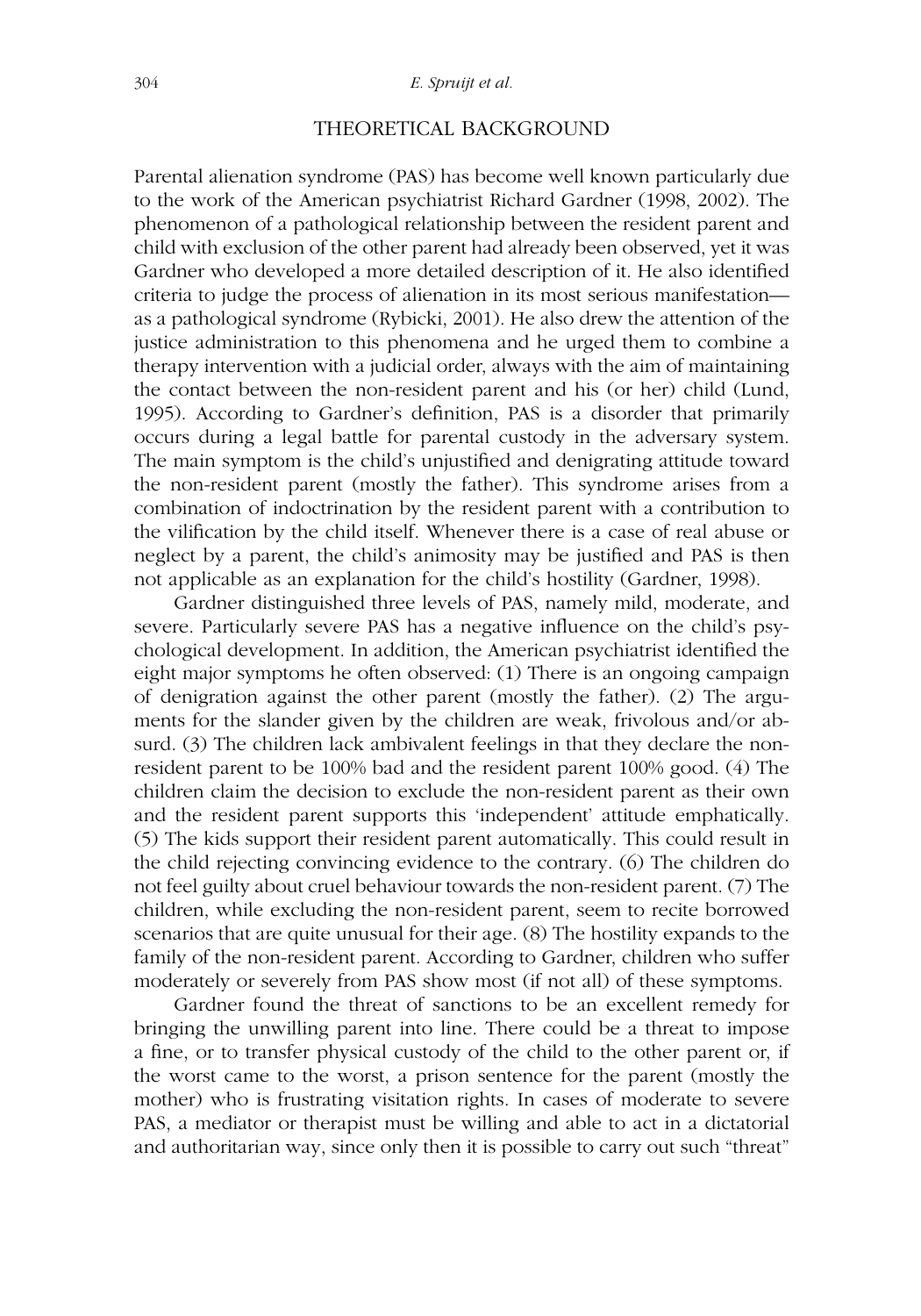therapy. All of this can only be effective when the therapist is backed up by the court. In order to ease the problems of children in the worst cases of PAS, it is necessary to be able to put threats into practice. According to Gardner, to match word with action, the court must indeed remove a child from the resident parent. If it is then impossible to place the child directly with the nonresident parent, the child will have to live elsewhere for a period of time. The child might need to go to other relatives, friends or be placed with a foster family. Sometimes the child may even have to be placed in a home or clinic with strict rules, where it is not particularly pleasant. During this transitional period, visitation with the non-resident parent can be built up until the child is ready to live with him. During this time, any contact with the former resident parent must be forbidden. Later on, the child may be allowed to visit the former resident parent, but only under strict supervision. One condition for initiating visitation should be less hostility from the former resident parent in order to minimalize the risk of the child being manipulated again (Gardner, 1998). According to Gardner, PAS is a direct product of the adversary legal system and involving two lawyers in the divorce jurisdiction. Only if that system can be replaced by "more civilized methods of conflict solution such as mediation," will there be any hope of preventing PAS (Gardner, 1998).

#### Comments on PAS

In the United States, PAS is controversial. To Gardner's credit, he has made PAS widely known. Some empirical support for his opinions certainly exists, but it applies mainly to case studies of some individuals (Lund, 1995; Rybicki, 2001). In Europe there are Dutch fathers, for instance, who support the existence of PAS, as something they have experienced themselves (Zander, 1999). The German psychologist Kodjoe (1998, 2001) drew attention to studies of Clawar and Rivlin (1991) in support of PAS. Nobody disputes the phenomenon of parental alienation in the context of conflicts about custody and visitation. However, in recent literature there have been many, sometimes sharply critical, comments made about Gardner's description of PAS (see, for example, Bruch, 2001; Johnston, 1993; Kelly & Johnston, 2001; Williams, 2001). Broadly, the comments are about: (1) The PAS approach is based on theoretical considerations that have not been tested and the model cannot be falsified. (2) Attention has been focused almost exclusively on the resident parent as the source of all evil. (3) The model is oversimplified and ignores other important factors. (4) The recommended remedy is too radical and therefore probably ineffective and damaging. (5) Gardner published his own work without having it reviewed by his peers. (6) Gardner is almost a "hired gun": he promotes his own theory and offers his services as an expert. (7) The juridical status of PAS is questionable since it does not fulfil the demands for scientific evidence in court, as required by the US Supreme Court.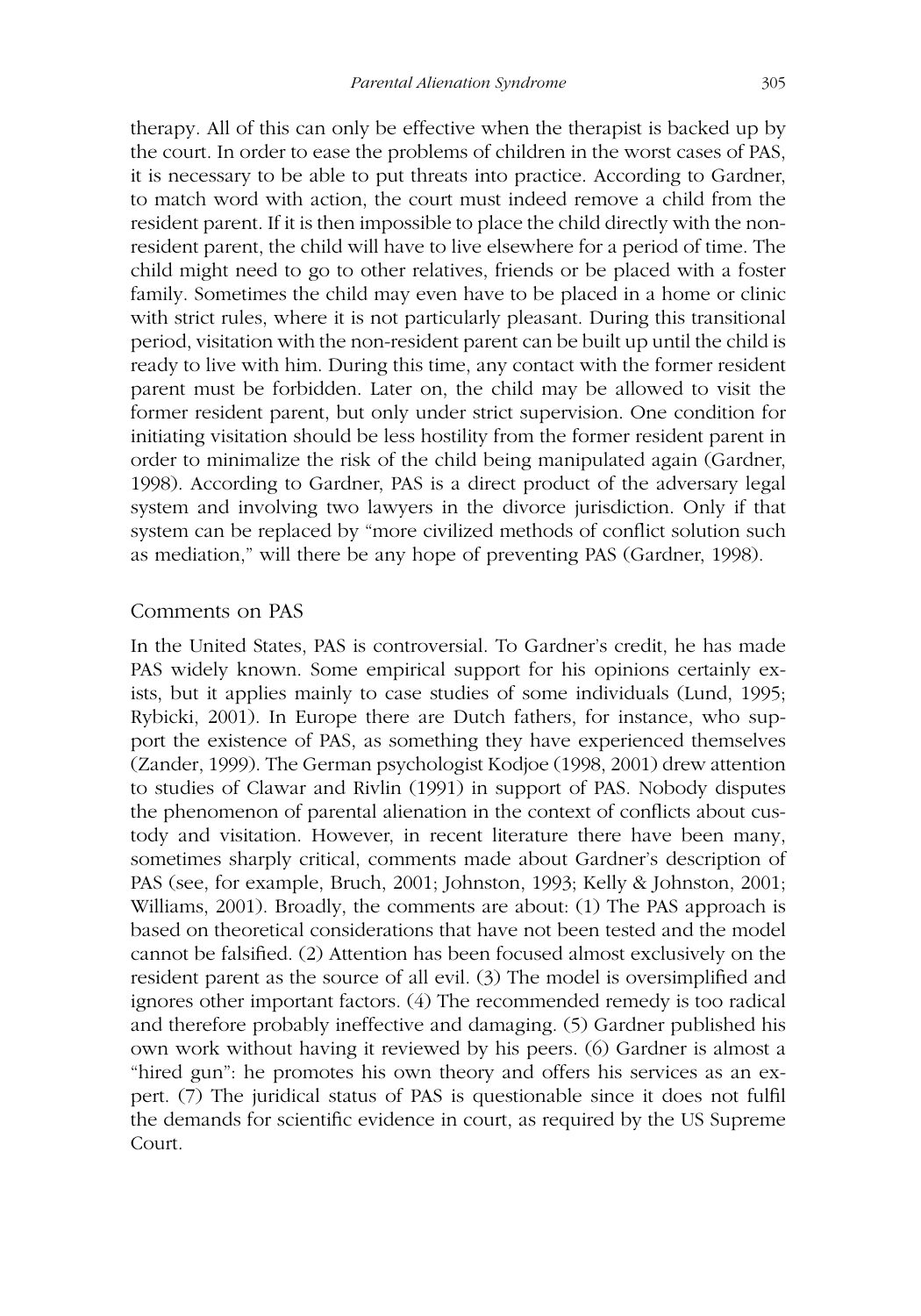### PAS in Practice

Despite all the objections, PAS is steadily permeating courts in the United States (Zirrogiannis, 2001) but the American legal system is finding PAS hard to cope with. The main reasons for this are that the phenomenon of PAS has been abused and the precise importance of PAS is unclear to some people. As a consequence of the adversary model in US courts, lawyers and their clients try their best to win their case and they use the PAS label hoping that it will lead to victory (i.e., the transfer of custody of the child). In this way, PAS has become "a kind of nuclear weapon in the war of custody" (Schepard, 2001), sometimes used with the help of an expert who has been seduced to argue in favour of the initiator (Williams, 2001). There have been tragic cases of courts, relying on the advice of experts acting unprofessionally, that have decided to transfer custody without taking into account the feelings or interests of the child (Zirrogiannis, 2001). Sometimes, children who have refused to make visits to the estranged parent have been punished by being locked in (Murray, 1999). On a political level, PAS has caused a war between the sexes. Fathers' groups and women's organizations have glorified, used, or rejected the concept (Kelly & Johnston, 2001).

So what does PAS mean? The term parental alienation, with or without the addition of "syndrome," has started to lead a life of its own (Williams 2001). Others have tried to broaden Gardner's PAS, adapting both the name and definition. In this context, Williams refers to Darnell (1998), who names parental alienation (PA) as "... every compilation of behaviours that, consciously or unconsciously, can lead to a disruption in the relationship of the child and the parent who is the object of those behaviours. . . . " Darnell claims, for instance, that PAS focuses merely on the role of the child, while PA concentrates more on the behaviour of the parent. However, to understand PA is not a matter of determining the guilty person, says Darnell, since parents change roles: they are alienating parent and target alternately. The roles fade because alienation is a process, not a person or a result (Darnell, 1998). More authors who have produced their own descriptions of PAS and/or PA are Cartwright (1993); Garrity and Baris (1994); Kopetski (1998); and Niggemayer (1998). Others have introduced completely new syndromes, such as the Divorce Related Malicious Mother Syndrome (Turkat, 1994). Kelly and Johnston (2001) therefore suppose that the careless use of PAS has led to confusion and its abuse. The main problem is lawyers' and judges' limited knowledge and lack of time to review the scientific and other so-called research (Williams, 2001).

In spite of all this, the system of laws needs to be much more critical (Bruch, 2001; Williams, 2001; Zirrogiannis, 2001). The US Supreme Court has formulated new standards for the permissibility of scientific proof, which boil down to leaving it to the judge to assess whether the submitted proof meets certain scientific requirements and is therefore permissible in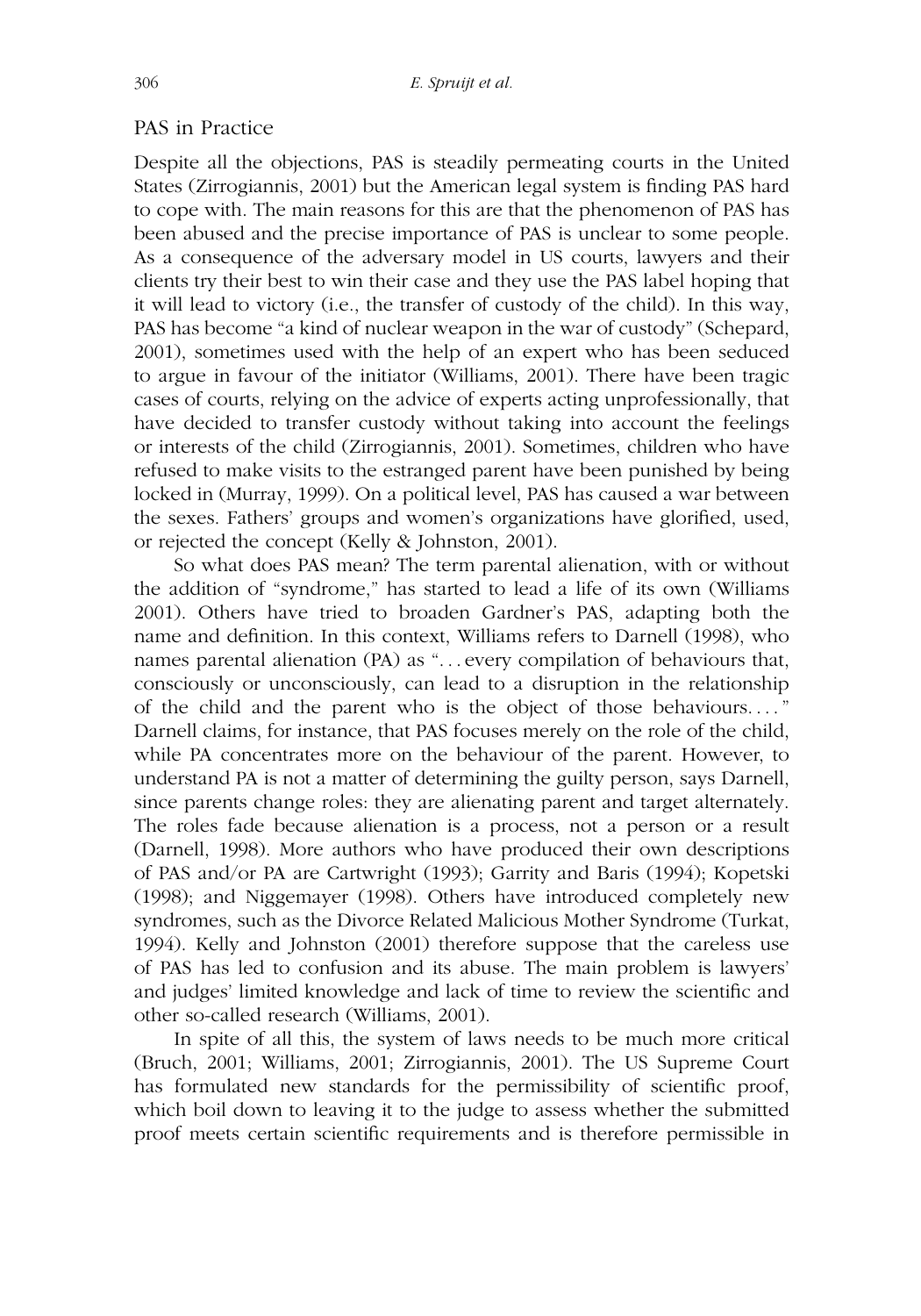legal proceedings (Gould, 1998). Yet the difficulty is that the new criteria, nor a combination of them, has not led to a generally accepted standard (Zirrogiannis, 2001). Both Williams (2001) and Zirrogiannis (2001) consider PAS to be an unreliable and groundless syndrome, and thus not permissible in court.

### THIS STUDY

In this article we examine the extent PAS occurs in the Netherlands and whether the symptoms, as distinguished by Gardner, can be determined empirically. Because these questions have hardly been examined empirically, we will first focus on two groups of people: divorce mediators and divorced non-resident parents. In their profession, divorce mediators are dealing all the time with parents wanting to get a divorce, so we asked how far were they familiar with the phenomena of parental alienation? Besides these experts, we also wanted divorced non-resident parents to participate in the study. In total we had a group of 138 respondents for our study: 69 mediators, who replied to an invitation sent to 150 members of the Dutch Association of Family Lawyers and Divorce Mediators, and 69 divorced non-resident parents, who responded to a letter sent out by various divorce-related authorities. This group of 138 respondents was a heterogeneous group, and the study aimed to gain a first empirical impression of the phenomena of PAS in the Netherlands.

To collect data we chose to send out anonymous, structured questionnaires. The questions were derived from Gardner's theory on PAS and its eight basic symptoms, which he felt characterized the syndrome. We formulated a number of items based on each symptom.

- Symptom 1: '*a campaign of denigration of the non-resident parent*' was measured by means of seven items. For example: the resident parent claims the child refuses to have contact with the non-resident parent.
- Symptom 2: "*absurd reasons for the behaviour*" was measured by means of three items. For example: the resident parent claims that the child does not want to meet the non-resident parent because he talks about his hobbies all the time.
- Symptom 3: "*lack of ambivalence*" was measured by means of six items. For example: the resident parent alleges that the child only says bad things about the non-resident parent.
- Symptom 4: "*independent opinion of the child*" was measured by means of four items. For example: the resident parent says she lets the child decide when he/she wishes to see the other parent.
- Symptom 5: "*reflexive support of the resident parent*" was measured by means of three items. For example: a child chose the side of the resident parent automatically.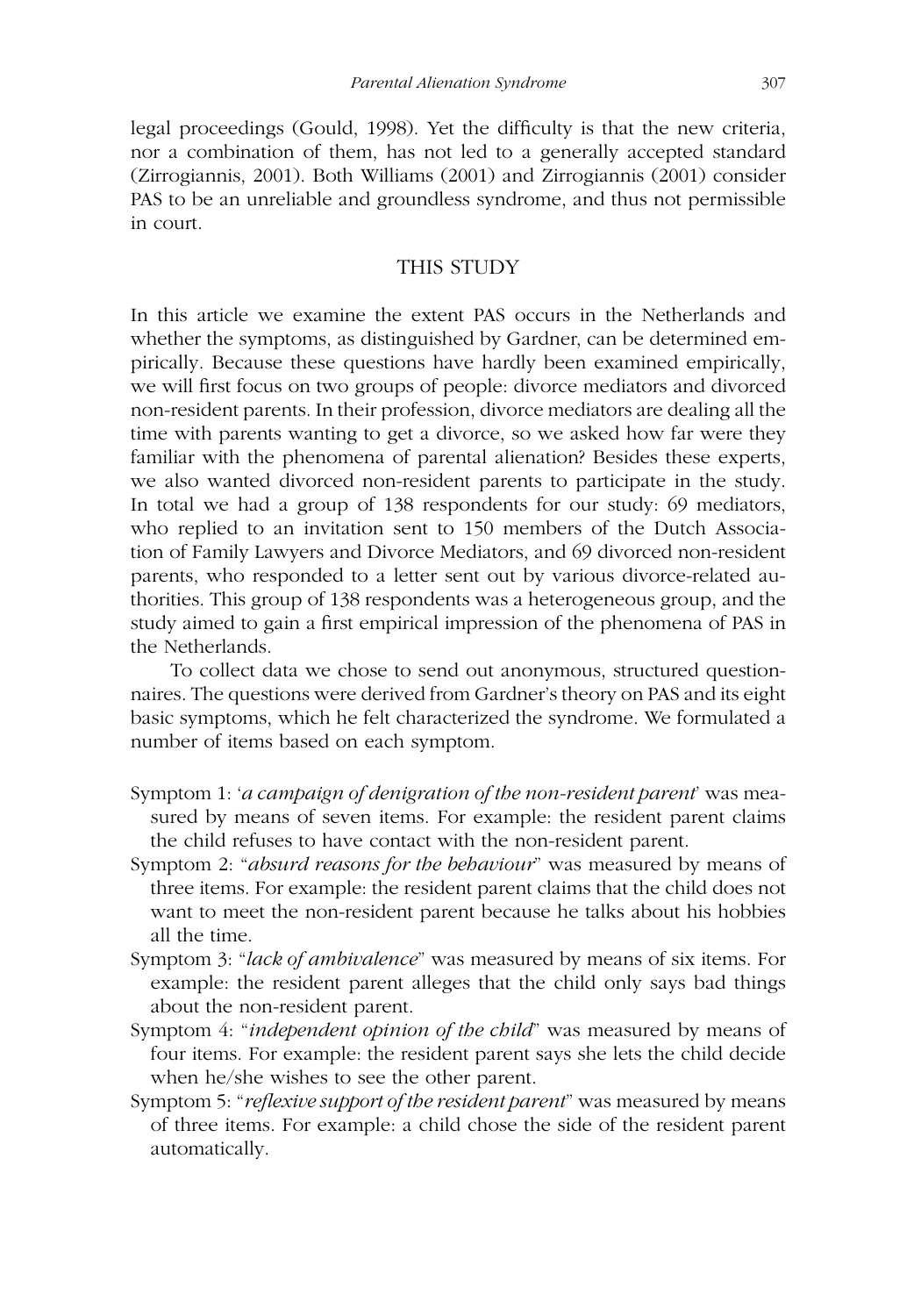Symptom 6: "*a lack of sense of guilt*" was measured by means of three items. An example: the child has no respect for the non-resident parent.

- Symptom 7: "*the presence of borrowed scenarios*" was measured by means of four items. For example, a child of 4 years old or younger says to be importuned by the non-resident parent.
- Symptom 8: "*extension of the hostility to the family of the non-resident parent*" was measured by means of five items. For example: the child wants nothing more to do with the family of the non-resident parent.

We also added seven items to map the relationship between the resident and non-resident parent. We expected that this often poor relationship plays a role in the origin of parental alienation, for example, the ex-partner says he or she does not see the point of a second parent. In total there were 42 questions in the questionnaire.

#### RESULTS

Before we present the results of the questionnaire and the degree of PAS in the Netherlands, we will give some general data about the respondents (Table 1).

The respondents were asked to indicate how much they thought the 42 symptoms given in the questionnaire occurred: not at all (0), occasionally (1), several times (2), or often (3). We then calculated the average score, which was 0.59, so that it lies between "not at all  $(= 0)$ " and "occasionally  $(= 1)$ ." Thus according to this calculation, PAS does not occur much, less than "occasionally." Another approach is to look at how many respondents on average said "not at all" in their answers, etc. (see Table 2 for an overview).

| Sex               |                 |
|-------------------|-----------------|
| Men               | 56%             |
| Women             | 44%             |
| Total             | $100\% (= 138)$ |
| Age               |                 |
| ${540}$           | 20%             |
| $40 - 50$         | 51%             |
| >50               | 29%             |
| Total             | $100\% (= 138)$ |
| Educational level |                 |
| Low               | 15%             |
| Moderate          | 28%             |
| High              | 57%             |
| Total             | $100\% (= 138)$ |
|                   |                 |

**TABLE 1** General Data on Respondents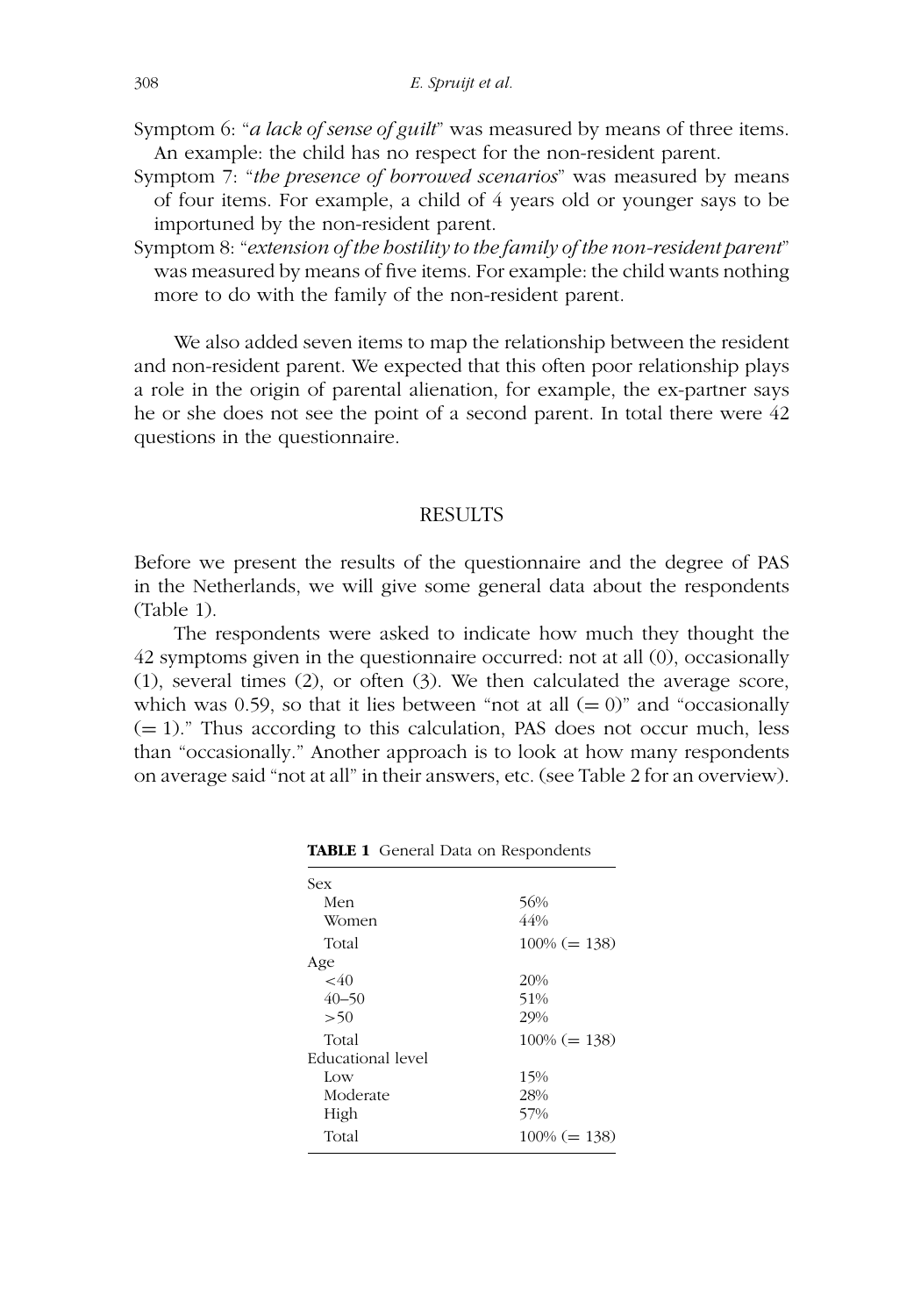|                 | No:        | Mild:        | Moderate:     | Serious: |
|-----------------|------------|--------------|---------------|----------|
|                 | not at all | occasionally | several times | often    |
|                 | $(0-0.5)$  | $(0.5-1.5)$  | $(1.5-2.5)$   | (2.5<)   |
| Total score PAS | 58%        | 33%          | $9\%$         | $0\%$    |
| Mediators       | 55%        | 41%          | 4%            | 0%       |
| Parents         | 61%        | 26%          | 13%           | $0\%$    |

**TABLE 2** Mediators and Non-Resident Parents Scores of PAS

Given these data we can see that PAS in the Netherlands occurs "several times" according to 9% of the respondents. The differences between the mediators and non-resident parents were just below the significant level. No respondents in our study thought PAS occurs "often" in the Netherlands. In Gardner's terms, we could say PAS occurs in a mild form in 33% of cases and in a moderate form in 9% of cases. On average, according to the respondents in our study, there are hardly very serious cases of PAS in the Netherlands, but given the gravity of the issue, we consider the reported 9% for "several times" (moderate) to be considerable.

#### Can Eight Individual Symptoms be Distinguished?

Since we composed the questionnaire based on Gardner's eight symptoms, we looked to see whether these eight symptoms were also distinguished by the respondents in the Netherlands. We performed a factor analysis on the relations between the separate items, which produced not eight but four clear factors, which together account for 60% of the variance (39%, 10%, 6% and 5%, respectively). We then calculated the alphas for the internal relations of the items per factor.

The data in Table 3 shows that the four distinct factors are highly related internally, i.e. there are four separate features evident in parental alienation. These are: (1) excluding non-resident parent by the child according to resident parent, (2) idealizing resident parent by the child, (3) excluding nonresident parent by resident parent, (4) rejecting the non-resident parent by the child itself. The first and third features relate to alienation by or according to the resident parent, whereas the second and forth features relate to the

| Factors                                                          | Alpha |
|------------------------------------------------------------------|-------|
| 1. exclusion of non-resident parent according to resident parent | .92   |
| 2. idealizing resident parent by the child                       | .93   |
| 3. exclusion of non-resident parent by resident parent           | .87   |
| 4. rejection of non-resident parent by the child itself          | .86   |

**TABLE 3** Reliability Analysis of the Four Factors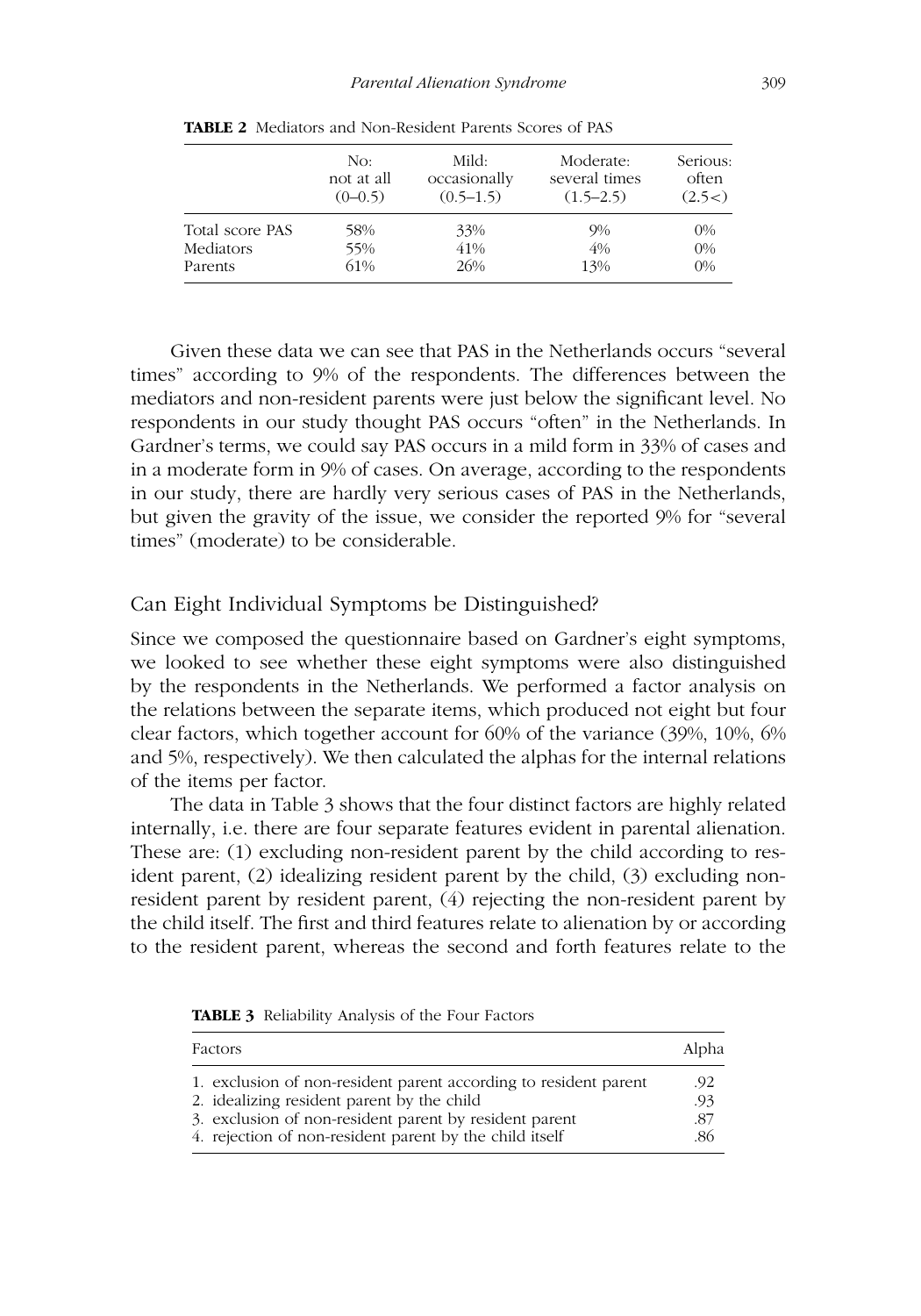| Description                                                            | Mean | SD   |
|------------------------------------------------------------------------|------|------|
| The resident parent claims that                                        |      |      |
| Item 16: child speaks denigratingly about non-resident parent          | 1.61 | 0.87 |
| Item 17: child does not talk to non-resident parent                    | 1.74 | 0.91 |
| Item 18: child refuses contact with non-resident parent                | 1.83 | 0.99 |
| Item 23: child claims that he/she did something nice by persuasion     | 1.33 | 0.71 |
| Item 24: child speaks negatively about non-resident parent             | 1.59 | 0.89 |
| Item 25: she respects the decision of the child                        | 1.88 | 1.09 |
| Item 28: child criticizes the non-resident parent openly               | 1.41 | 0.74 |
| Item 29: child claims that the non-resident parent troubles him or her | 1.33 | 0.70 |

**TABLE 4** Factor 1: Parental Alienation by the Child According to the Resident Parent

direct and indirect alienation by the child itself. Below we give an overview of the four factors and report which belong to each feature.

As seen in Table 4, the items mentioned the most are: the resident parent claims "I want my child's decision to be respected" (during or after a session of the court), and the resident parent says the child refuses contact with the non-resident parent.

It is evident from Table 5 that the scores on the items do not deviate much from each other. The items mentioned the most were: the child tells untrue stories, and the child likes everything about the resident parent.

As evident in Table 6, what was mentioned the most was that the resident parent exaggerates the shortcomings of the non-resident parent. That the resident parent characterized everything the non-resident parent did as bad, and the resident parent removed memories of the non-resident parent from the house were also mentioned often.

Table 7 clearly shows that the description used the most is that the contact with the non-resident parent diminishes after divorce. That the child used words inappropriate to their age, and had started to withdraw himself

| Description                                                                                    | Mean | SD.  |
|------------------------------------------------------------------------------------------------|------|------|
| The child                                                                                      |      |      |
| Item 41: has unclear arguments for behaving aversely                                           | 1.48 | 0.86 |
| Item 42: tells untrue stories                                                                  | 1.62 | 0.95 |
| Item 43: exaggerates stories                                                                   | 1.58 | 0.91 |
| Item 44: makes up stories                                                                      | 1.49 | 0.86 |
| Item 45: talks positively only about resident parent                                           | 1.57 | 0.99 |
| Item 46: likes everything about resident parent                                                | 1.59 | 0.97 |
| Item 47: claims that the ideas about non-resident parent are independent<br>of resident parent | 1.47 | 0.87 |
| Item 48: chose the side of the resident parent automatically                                   | 1.54 | 0.98 |
| Item 49: speaks badly about non-resident parent                                                | 1.38 | 0.79 |
| Item 50: seems to have no feelings of doubt                                                    | 1.40 | 0.81 |

**TABLE 5** Factor 2: Idealization of the Resident Parent by the Child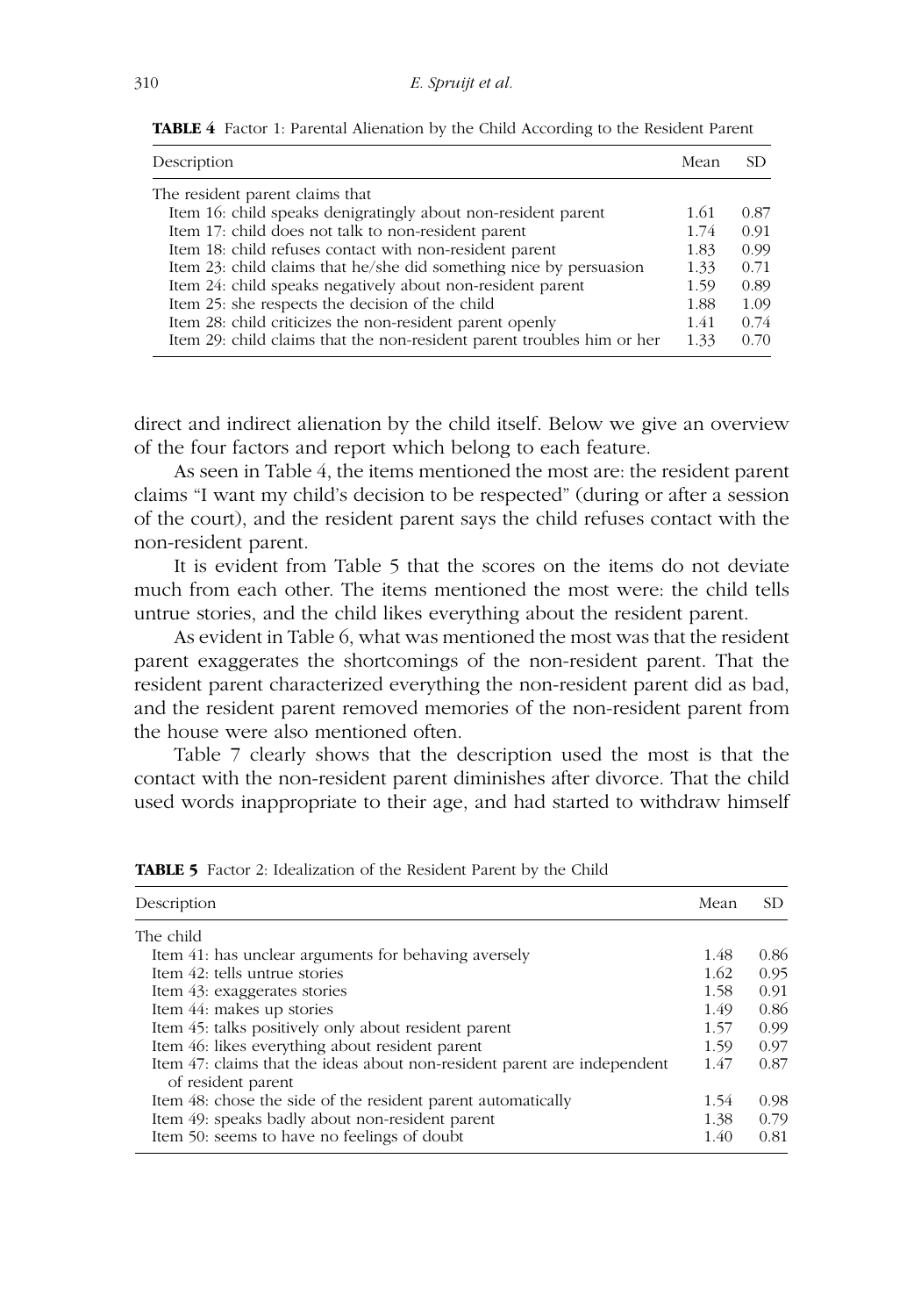| Description                                                           | Average | SD.  |
|-----------------------------------------------------------------------|---------|------|
| The resident parent                                                   |         |      |
| Item 51: does not see the point of a second parent                    | 1.60    | 0.95 |
| Item 52: exaggerates shortcomings of non-resident parent              | 2.31    | 1.13 |
| Item 53: characterizes everything the non-resident parent does as bad | 2.10    | 1.17 |
| Item 54: removes memories of non-resident parent from the house       | 2.00    | 1.17 |
| Item 55: accuses non-resident parent of sexual abuse or maltreatment  | 1.54    | 0.88 |
| Item 56: commits telephone terror                                     | 1.45    | 0.75 |
| Item 57: invents excuses when child goes to non-resident parent       | 1.59    | 0.84 |

TABLE 6 Factor 3: Exclusion of Non-Resident Parent by Resident Parent

or herself from the non-resident parent after the divorce was also mentioned quite often.

From the overall score presented in Table 2, it is evident that 58% of the respondents think PAS does not occur, or hardly occurs, in the Netherlands, while 33% think it occurs sometimes and 9% several times. How is this division seen in the four features of PAS?

As shown in Table 8, the most important element of parent alienation according to these data seems to be "partner excluded by resident parent according to non-resident parent." This rejection of the non-resident parent by the resident parent occurs to some extent in more than half of the cases. Next in importance is "rejection of the non-resident parent by the child." These data underline the fact that, in parental alienation, not only are both the resident and non-resident parents involved, but that there is also a third party—the child.

#### CORRELATION WITH SOME BACKGROUND VARIABLES

We then looked at the correlation between the extent of occurrence of PAS according to the respondents and some background variables, such as their

**TABLE 7** Factor 4: Rejection of Non-Resident Parent by the Child her/himself

| Description                                                                      | Average | SD.  |  |
|----------------------------------------------------------------------------------|---------|------|--|
| The non-resident parent acknowledges that:                                       |         |      |  |
| Item 32: child has withdrawn from the non-resident parent since divorce          | 1.88    | 0.94 |  |
| Item 33: contact with non-resident parent decreases after divorce                | 2.17    | 1.05 |  |
| Item 34: child avoids take their belongings to resident parent                   | 1.70    | 0.97 |  |
| Item 35: child shows anger towards the non-resident parent                       | 1.80    | 0.89 |  |
| Item 36: child labels everything non-resident parent does as bad                 | 1.44    | 0.78 |  |
| Item 37: child shows no gratitude                                                | 1.41    | 0.75 |  |
| Item 38: child has no respect for non-resident parent                            | 1.43    | 0.72 |  |
| Item 39: child uses language that is too "old/wise" for age group                | 1.91    | 0.93 |  |
| Item 40: child does not want anything to do with non-resident parent's<br>family | 1.44    | 0.83 |  |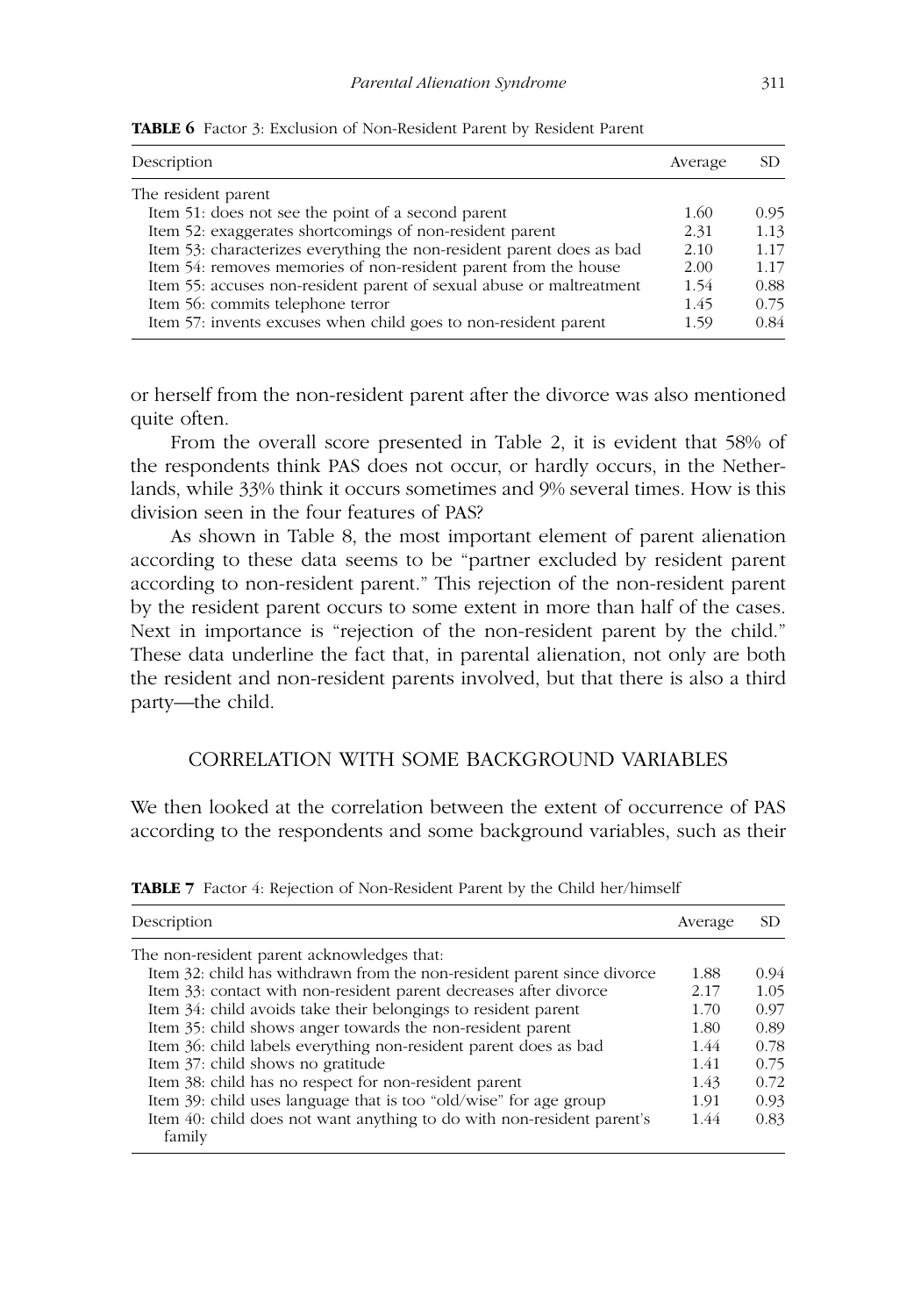|                                           | not at all<br>$(0-0.5)$ | Mild<br>single time<br>$(0.5-1.5)$ | Moderate<br>several times<br>$(1.5-2.5)$ | Severe<br>often<br>(2.5<) |
|-------------------------------------------|-------------------------|------------------------------------|------------------------------------------|---------------------------|
| Excluded according to non-resident parent | 59%                     | 30%                                | 10%                                      | $1\%$                     |
| Idealization of resident parent           | 67%                     | 22%                                | 7%                                       | 4%                        |
| Partner excluding by resident parent      | 44%                     | 36%                                | 16%                                      | 4%                        |
| Rejection by the child her/himself        | 47%                     | 42%                                | 10%                                      | $1\%$                     |
| Total score PAS                           | 58%                     | 33%                                | 9%                                       | 0%                        |

**TABLE 8** Degree of Occurrence of the Four Features of PAS

age, sex, and educational level. We also looked more closely at the correlation with a couple of variables which concerned the divorce and the divorce procedure. It is striking that there is no significant correlation between the total score for PAS and sex, age, or educational level. This also means that there are no big differences between divorced men and women on how they judged the frequency of PAS in the Netherlands. Also divorced women who are the non-resident parent think that PAS occurs in the Netherlands to a certain extent. Nor did the fact that the non-resident divorced parent had re-married or was living with a new partner make a difference. It was also not the case that PAS occurs more according to people who have been divorced longer, or people who have only 1 or 2 children or, in contrast, when they had more children. It is not surprising that PAS occurs much more according to non-resident parents, who do not have contact with their children at all. If we look at the variables concerning the divorce and the divorce procedure, some were significant or very significant (see Table 9).

The results in Table 9 prove that there are large and clear differences between the various categories. PAS occurs frequently when decisions have not been taken together, or have been taken by a judge and in cases where there are continual problems with visitation arrangements.

| Not at all | Mild | Moderate | Severe |
|------------|------|----------|--------|
| 81%        | 16%  | 3%       |        |
| 33%        | 40%  | 27%      |        |
| 40%        | 38%  | 22%      |        |
| 89%        | 11%  |          |        |
| 11%        | 56%  | 33%      |        |
| 85%        | 12%  | 3%       |        |
|            |      |          |        |

**TABLE 9** Extent of Parental Alienation in Correlation with Decisions Concerning the Divorce

 $N = 69$ . Based on the responses of the divorced non-resident parents.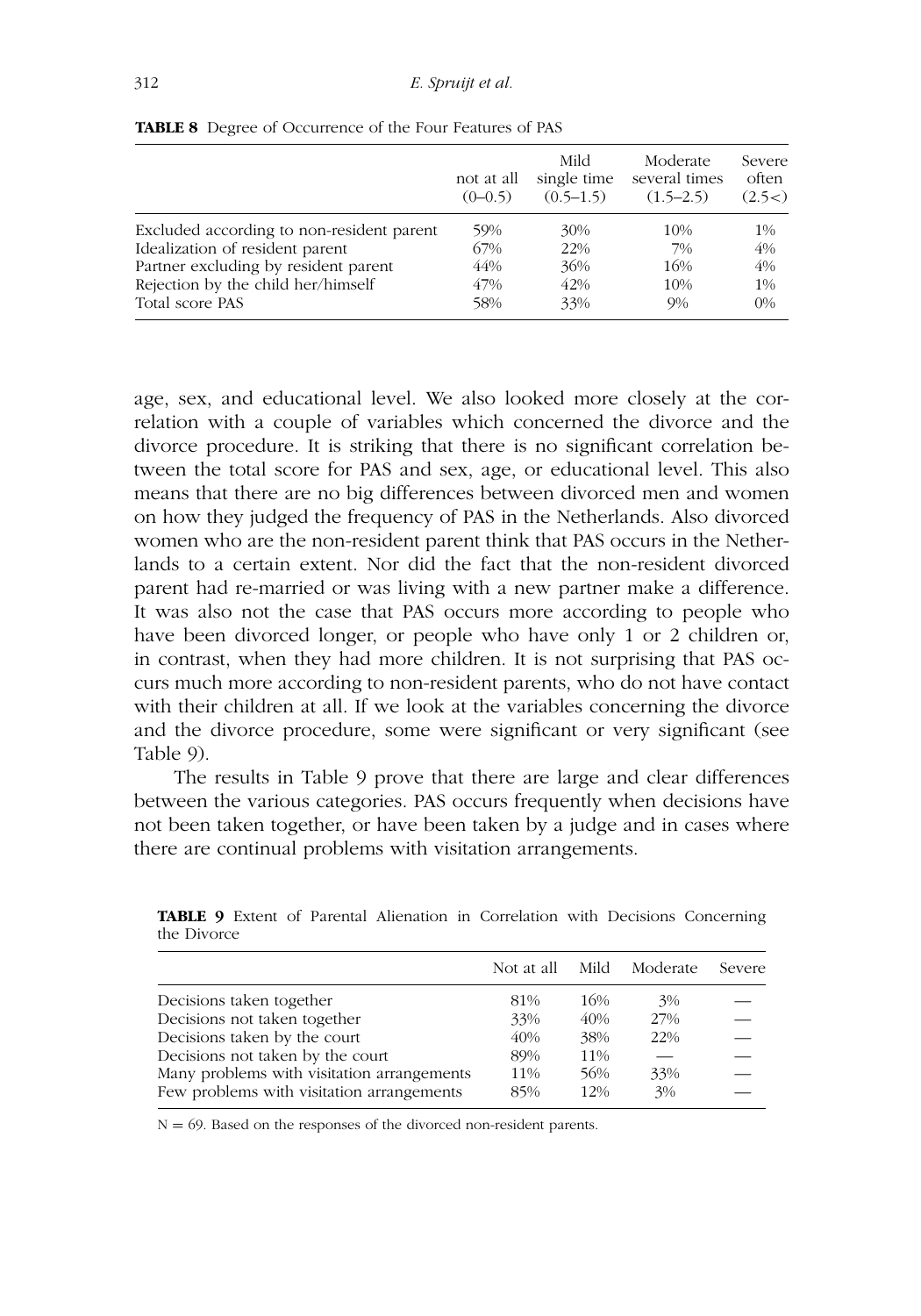### CONCLUSION AND DISCUSSION

Does parental alienation occur in the Netherlands? Our research confirms that it does. Of the respondents to our questionnaire, 58% thought PAS does not occur, or hardly, in the Netherlands, whereas 42% thought it does occur. The extent of parental alienation is mostly called mild (33%), but was moderate in 9% of cases. Our respondents thought severe cases of PAS do not occur, or hardly, on a large scale in the Netherlands. It is striking that the mediators' opinions in our survey did not differ (or barely) from those of the parents. Neither were there significant differences between male and female mediators or fathers and mothers. This means that all these groups roughly agree on the extent of PAS in the Netherlands.

From the factor analysis it became clear that Gardner's classification into eight separate symptoms of parental alienation could not be traced in our research material. We distinguished four factors or symptoms: two concerning alienation by the resident parent and two concerning alienation by the child. Gardner also distinguished alienation by the resident parent and the child as two important elements. Our study has also shown that partner alienation is an important factor in the process of the child's parental alienation. A division into mild, moderate, and severe alienation is, of course, debatable and these three classes were not found in the Dutch literature. Nevertheless, the assumptions that exist about this division can be partly confirmed. The mild form of parental alienation was found to occur the most, followed by the moderate form, whereas the serious form was hardly reported by our Dutch cohort at all.

With this exploratory study we have confirmed that parental alienation certainly does occur in the Netherlands. More research is necessary to determine the frequency and to diagnose PAS and other forms of parent-child alienation. It is important to determine the extent of PAS in the Netherlands more precisely, and to obtain more clarity about its seriousness. Further studies should include more respondents, from more and different authorities, and the questionnaire needs to be expanded. A new questionnaire or research method could be based on the four factors identified.

In this research we used the answers given by 69 divorced non-resident parents and by 69 divorce mediators. These numbers are too small to be able to make generalizations about divorce in the Netherlands, but since we based our study on two different groups, we can attach some significance to the results. There are some details to note about the division of the respondents. Fathers and mothers were divided in a distorted way because most non-resident parents are men. The age categories of the respondents was remarkable: more than half of the respondents (61%) were between 40 and 50 years of age. One-third of the parent group had been divorced for more than ten years. This may have influenced their responses since for people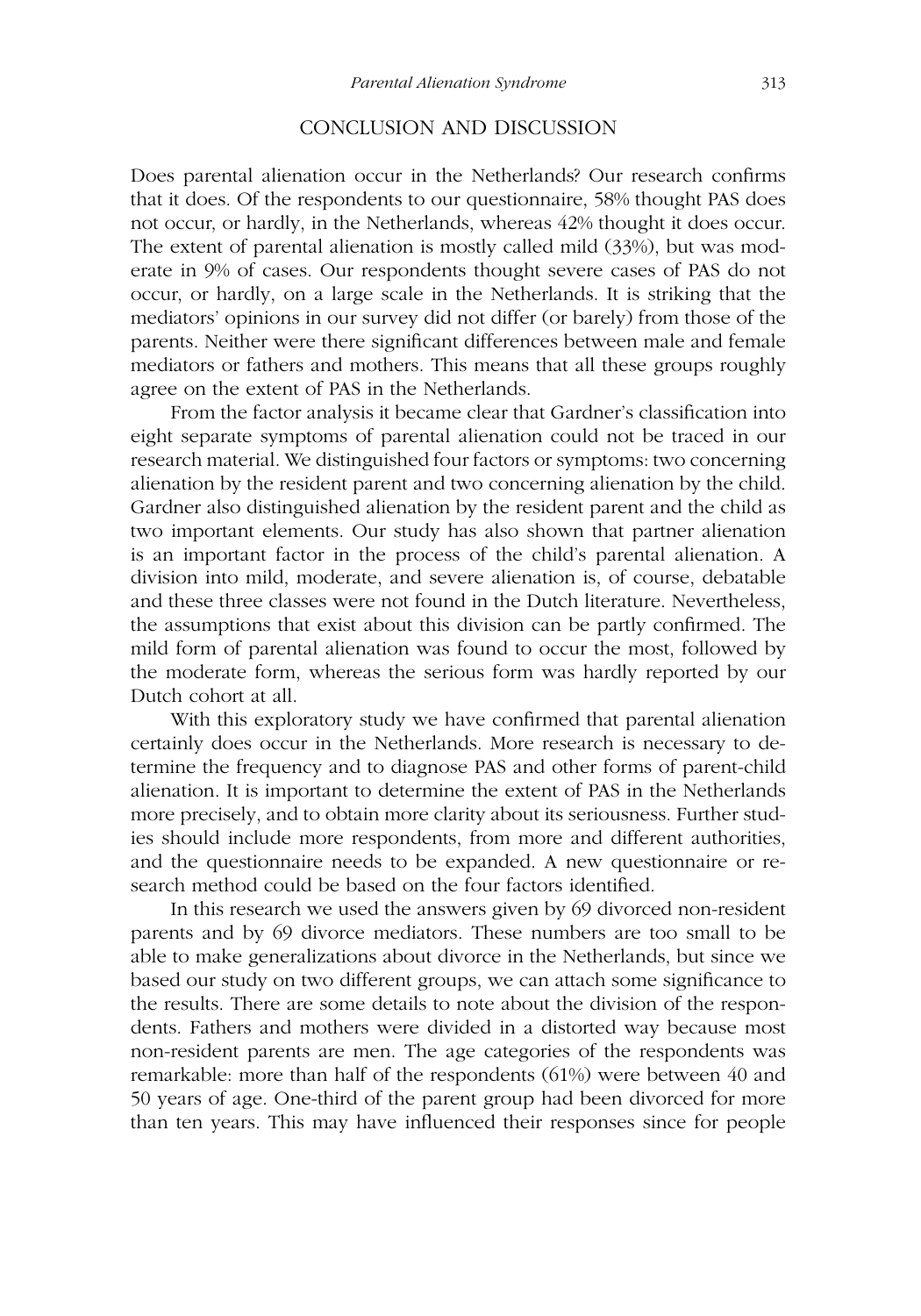who have been divorced for more than ten years, the children are older and the problems of divorce are mostly no longer part of daily life. Furthermore, it should be noted that we have studied parental alienation only according to Gardner's definition and not according to any other definitions. The results from our study do not immediately give us cause to add the term syndrome to the terminology on parental alienation.

Our study underlines the importance of using mediation in divorce. PAS seems to occur significantly more often in cases where decisions are not taken by the parents but have to be determined by a court. PAS also appears to occur more frequently when there are problems with the visitation arrangements. We would like to make an urgent plea for more communication between divorced parents. Compulsory mediation and better communication could prevent many cases of parental alienation in the future.

#### REFERENCES

- Bruch, C. S. (2001). Parental alienation syndrome and parental alienation: Getting it wrong in child custody case. *Family Law Quarterly, 35*, 1–3.
- Cartwright, G. F. (1993). Expanding the parameters of parental alienation syndrome. *The American Journal of Family Therapy, 21*, 205–215.
- Clawar, S. S., & Riflin, B. V. (1991). *Children Held Hostage: Dealing with Programmed and Brainwashed Children*. Chicago, IL: American Bar Association.
- Darnell, D. (1998). *Divorce Casualties: Protecting Your Children From Parental Alienation*. Dallas: Taylor Publishing Co.
- Gardner, R. A. (1998). *The Parental Alienation Syndrome: A Guide for Mental Health and Legal Professionals*. Second edition. Cresskill, New Jersey: Creative Therapeutics, Inc.
- Gardner, R. A. (2002). Parental alienation syndrome vs. parental alienation: Which diagnosis should evaluators use in child-custody disputes? *The American Journal of Family Therapy, 30*, 93–115.
- Garrity, C. B., & Baris, M. A. (1994). *Caught in the Middle: Protecting the Children of High-Conflict Divorce*. New York: Lexington Books.
- Gould, J. W. (1998). *Conducting Scientifically Crafted Child Custody Evaluations*. Thousand Oaks, CA: Sage Publications.
- Johnston, J. R. (1993). Children of divorce who refuse visitation. In *Non-Residential Parenting, New Vistas in Family Living* (pp. 109–135). Newberry Park, CA: Sage Publications.
- Kelly, J. B., & Johnston, J. R. (2001). The alienated child. A reformulation of Parental Alienation Syndrome. *Family and Conciliation Courts Review*, *39*, 249–266.
- Kodjoe, U. (1998). *Studie von Clawar & Rivlin zur Elternentfremdung. In German (Clawar & Rivlin study on parental alienation)*. Bad Boll, Germany: Ev. Academy.
- Kodjoe, U. (2001). *Alienation after divorce*. The Hague: Paper at PvdA congress.
- Kopetski, L. M. (1998). Identifying cases of parent alienation syndrome. Parts I and II. *Colorado Law, 27*, 65–68.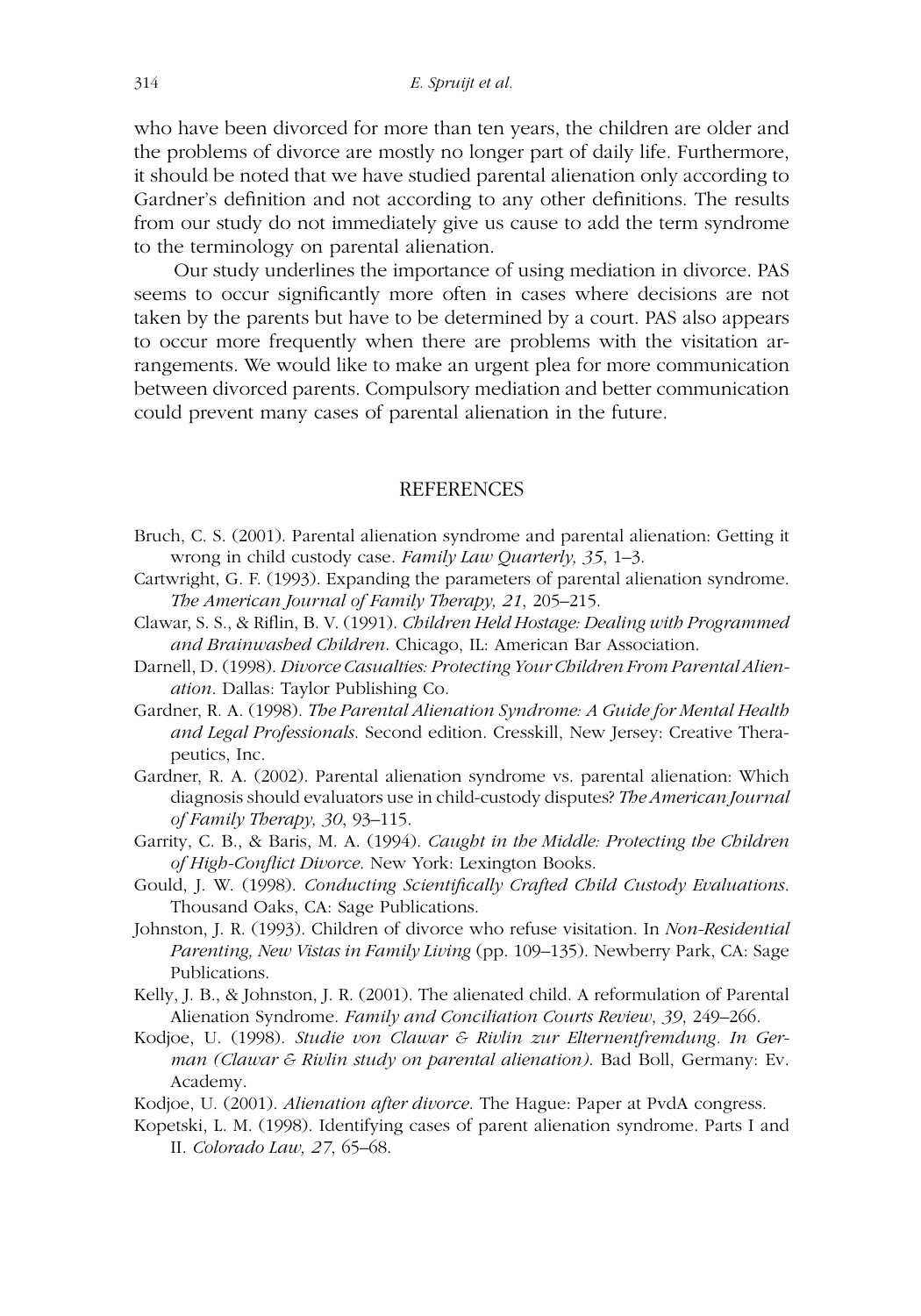- Lund, M. (1995). A therapist's view of parental alienation syndrome. *Family and Conciliation Courts Review, 33*, 308–316.
- Murray, K. (1999). When children refuse to visit parents. *Family and Conciliation Courts Review, 37*, 83–99.
- Niggemayer, K. (1998). Parental alienation is open heart surgery: It needs more than a band-aid to fix it. *Cal. W.L. Review, 34*, 567–573.
- Rybicki, D. J. (2001). *Parental alienation and enmeshment issues in child custody cases*. Available www.deltabravo.net.
- Schepard, A. (2001). Editorial notes. *Family Court Review, 39*, 243–245.
- Turkat, I. D. (1994). Child visitation interference in divorce. *Clinical Psychological Review, 14*, 737–742.
- Williams, R. J. (2001). Should judges close the gates on PAS and PA? *Family and Conciliation Courts Review, 39*, 267–281.
- Zander, J. (1999). *Het ouderverstotingssyndroom in de Nederlandse context. In Dutch (Parental Alienation Syndrom in the Dutch Context)*. Assen: Uitgeverij Servo.
- Zirrogiannis, L. (2001). Evidentiary issues with parental alienation syndrome. *Family Court Review, 39*, 334–343.

### **Itemlist Parental Alienation Syndrome (translated from dutch)**, Ed Spruijt et al., the Netherlands

(possible answers: 1: not at all, 2: occasionally, 3: several times, 4: often)

(the item numbers between brackets refer to the tables in the article; no number: not included in the factor analysis)

### **1. Campaign of denigration**

- 1.1 The child speaks denigratingly about the non-resident parent  $(item 16)$
- 1.2 The child does not talk to the non-resident parent (item 17)
- 1.3 The child refuses to have contact with the non-resident parent (item 18)
- 1.4 The child has withdrawn from the non-resident parent since divorce (item 32)
- 1.5 The contact with the non-resident parent decreases after divorce (item 33)
- 1.6 The child avoids to take their belongings to the non-resident parent (item 34)
- 1.7 The child shows anger towards the non-resident parent (item 35)

### **2. Weak and absurd reasons for the behavior**

- 2.1 The child does not want to meet the non-resident father because he makes filthy noises during the meal
- 2.2 The child does not want to meet the non-resident father because he talks about his hobbies all the time
- 2.3 The child does not want to go to the non-resident parent because the child has to do the dishes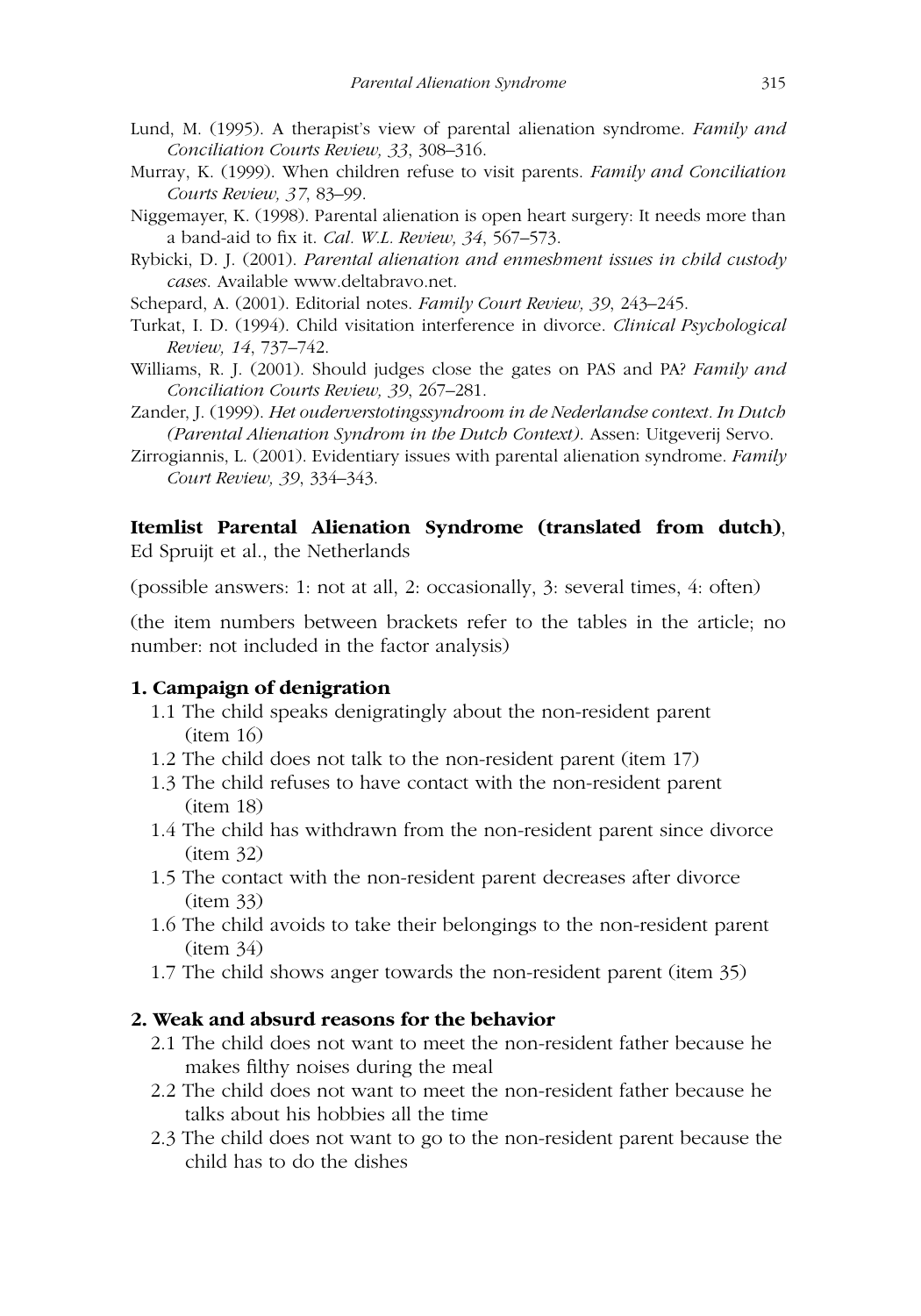## **3. Lack of ambivalent feelings**

- 3.1 The child only says bad things about the non-resident parent
- 3.2 The child claims that he/she did something nice by persuasion (item 23)
- 3.3 The child speaks negatively only about the non-resident parent  $(item 24)$
- 3.4 The child labels everything the non-resident parent does as bad (item 36
- 3.5 The child talks positively only about resident parent (item 45)
- 3.6 The child likes everything about resident parent (item 46)

# **4. Independent opinion of the child**

- 4.1 The resident parent says to respect the opinion of the child (item 25)
- 4.2 The resident parent gives the child money to give a ring when seeing the non-resident parent
- 4.3 The child claims to have decided by his/herself when to see the non-resident parent
- 4.4 The child claims that the ideas about the non-resident parent are independent of the resident parent (item 47)

# **5. Reflexive support of the resident parent**

- 5.1 The child criticizes the non-resident parent openly (item 28)
- 5.2 The child chose the side of the resident parent automatically (item 48)
- 5.3 The child speaks badly about the non-resident parent (item 49)

# **6. A lack of sense of guilt**

- 6.1 The child shows no gratitude to the non-resident parent (item 37)
- 6.2 The child has no respect for the non-resident parent (item 38)
- 6.3 The child seems to have no feelings of doubt about the misery of the non-resident parent (item 50)

# **7. The presence of borrowed scenarios**

- 7.1 The child claims that the non-resident parent troubles him/her (item 29)
- 7.2 The child says the non-resident parent is a bad model for the children
- 7.3 The child uses language that is too "old/wise" for their age group (item 39)
- 7.4 The child has unclear arguments for behaving aversely (item 41)

# **8. Extension of the hostility to the family of the non-resident parent**

- 8.1 The child says the family of the non-resident parent only wants to support him
- 8.2 The child does not want anything to do with the family of the non-resident parent (item 40)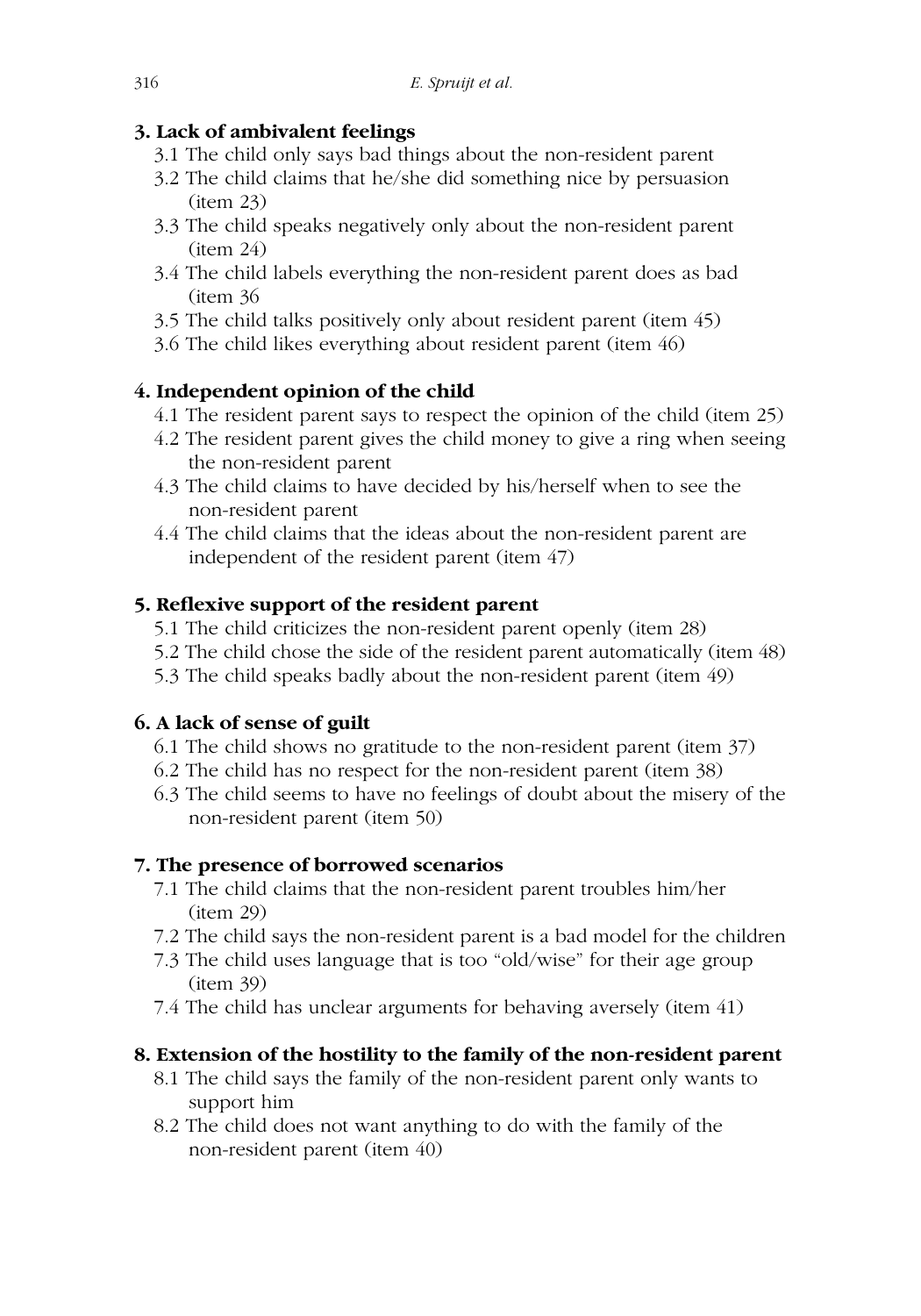- 8.3 The child tells untrue stories especially about the family of the non-resident parent (item 42)
- 8.4 The child exaggerates stores about non-resident parent family members (item 43)
- 8.5 The child makes up stories about non-resident parent family members

### **9. Relationship between the resident and the non-resident parent**

- 9.1 The resident parent does not see the point of a second parent (item 51)
- 9.2 The resident parent exaggerates shortcomings of the non-resident parent (item 52)
- 9.3 The resident parent characterizes everything the non-resident parent does as bad (item 53)
- 9.4 The resident parent removes memories of the non-resident parent from the house (item 54)
- 9.5 The resident parent accuses the non-resident parent of sexual abuse or maltreatement (item 55)
- 9.6 The resident parent says the non-resident parent commits telephone terror (item 56)
- 9.7 The resident parent invents excuses when the child goes to the non-resident parent (item 57)